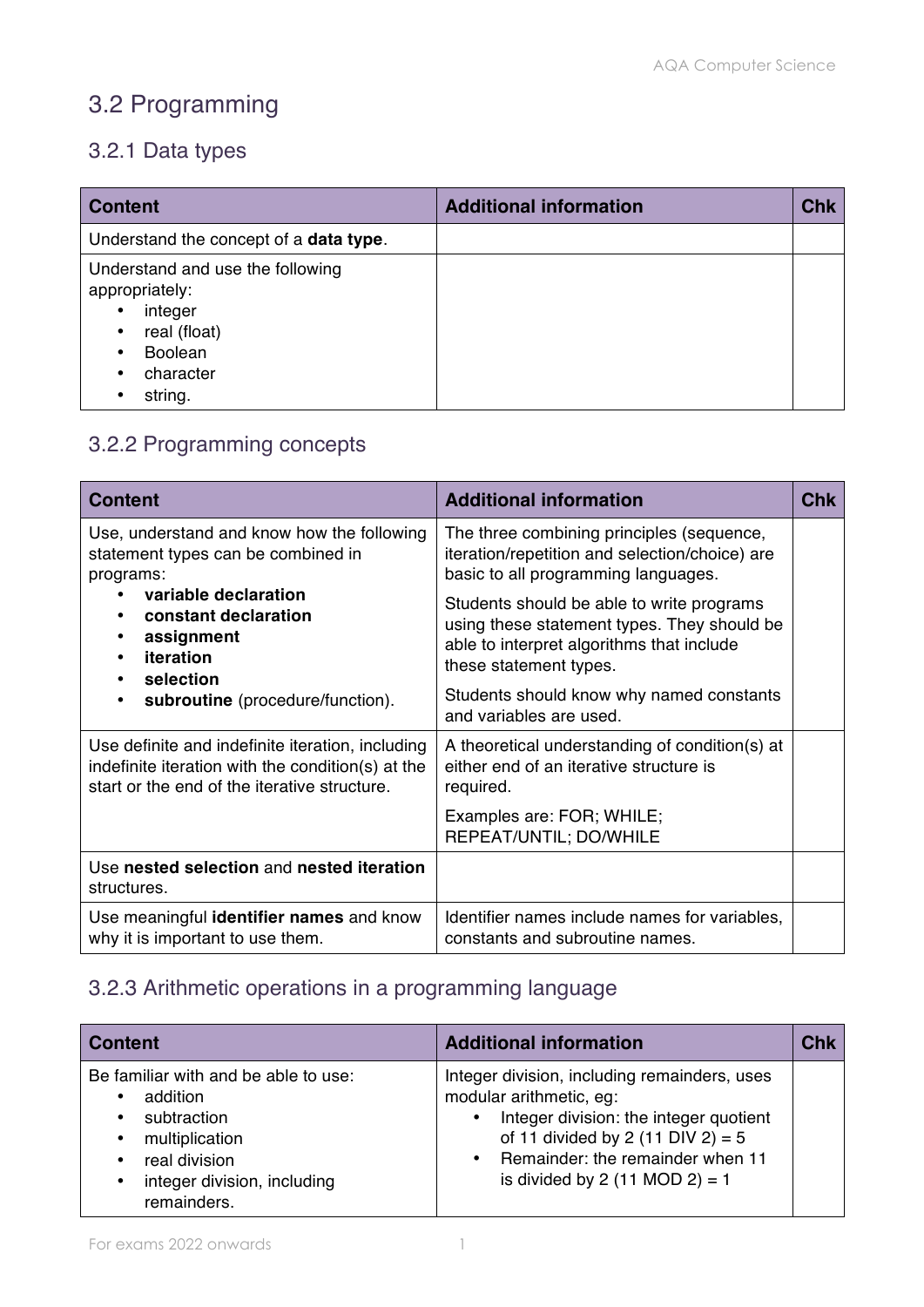### 3.2.4 Relational operations in a programming language

| <b>Content</b>                                                                                                                                                                             | <b>Additional information</b>                                                                                                                                                                                        | <b>Chk</b> |
|--------------------------------------------------------------------------------------------------------------------------------------------------------------------------------------------|----------------------------------------------------------------------------------------------------------------------------------------------------------------------------------------------------------------------|------------|
| Be familiar with and be able to use:<br>equal to<br>$\bullet$<br>not equal to<br>less than<br>$\bullet$<br>greater than<br>less than or equal to<br>$\bullet$<br>greater than or equal to. | Students should be able to use these<br>operators within their own programs and be<br>able to interpret them when used within<br>algorithms.<br>In pseudo-code we use the symbols:<br>$=, \neq, \leq, >, \leq, \geq$ |            |

### 3.2.5 Boolean operations in a programming language

| ∣ Content                                                         | <b>Additional information</b>                                                                                                                           | $\mathcal{L}$ hk |
|-------------------------------------------------------------------|---------------------------------------------------------------------------------------------------------------------------------------------------------|------------------|
| Be familiar with and be able to use:<br><b>NOT</b><br>AND.<br>OR. | Students should be able to use these<br>operators, and combinations of these<br>operators, within conditions for iterative and<br>selection structures. |                  |

#### 3.2.6 Data structures

| <b>Content</b>                                                                | <b>Additional information</b>                        | Chk |
|-------------------------------------------------------------------------------|------------------------------------------------------|-----|
| Understand the concept of data structures.                                    |                                                      |     |
| Use arrays (or equivalent) in the design of<br>solutions to simple problems.  | Only one and two-dimensional arrays are<br>required. |     |
| Use records (or equivalent) in the design of<br>solutions to simple problems. |                                                      |     |

#### 3.2.7 Input/output

| <b>Content</b>                                                                    | <b>Additional information</b> |  |
|-----------------------------------------------------------------------------------|-------------------------------|--|
| Be able to obtain user input from the<br>keyboard.                                |                               |  |
| Be able to output data and information from<br>a program to the computer display. |                               |  |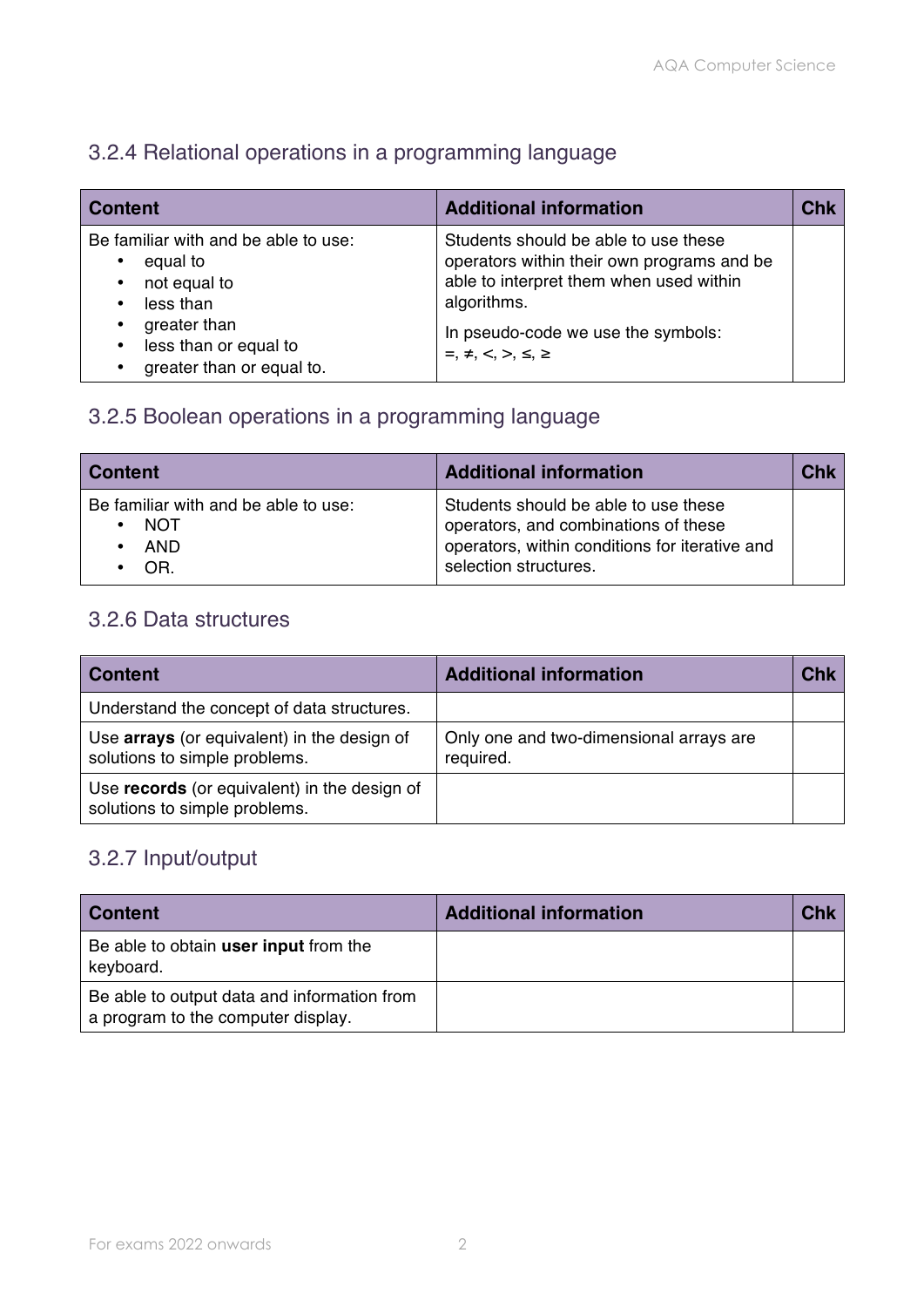## 3.2.8 String handling operations in a programming language

| <b>Content</b>                                                                                                                                                                                    | <b>Additional information</b>                                                                                                      | Chk |
|---------------------------------------------------------------------------------------------------------------------------------------------------------------------------------------------------|------------------------------------------------------------------------------------------------------------------------------------|-----|
| Understand and be able to use:<br>length<br>position<br>substring<br>concatenation<br>convert character to character code<br>convert character code to character<br>string conversion operations. | Expected string conversion operations:<br>string to integer<br>string to real<br>integer to string<br>real to string.<br>$\bullet$ |     |

## 3.2.9 Random number generation in a programming language

| ∣ Content                                | <b>Additional information</b>                                                   | <b>Chk</b> |
|------------------------------------------|---------------------------------------------------------------------------------|------------|
| Be able to use random number generation. | An understanding of how pseudo-random<br>numbers are generated is not required. |            |

## 3.2.10 Structured programming and subroutines (procedures and functions)

| <b>Content</b>                                                                                                                                                                                                                    | <b>Additional information</b>                                                                                                                           | <b>Chk</b> |
|-----------------------------------------------------------------------------------------------------------------------------------------------------------------------------------------------------------------------------------|---------------------------------------------------------------------------------------------------------------------------------------------------------|------------|
| Understand the concept of subroutines.                                                                                                                                                                                            | Know that a subroutine is a named 'out of<br>line' block of code that may be executed<br>(called) by simply writing its name in a<br>program statement. |            |
| Explain the advantages of using subroutines<br>in programs.                                                                                                                                                                       |                                                                                                                                                         |            |
| Describe the use of <b>parameters</b> to pass<br>data within programs.                                                                                                                                                            | Students should be able to use subroutines<br>that require more than one parameter.                                                                     |            |
|                                                                                                                                                                                                                                   | Students should be able to describe how<br>data is passed to a subroutine using<br>parameters.                                                          |            |
| Use subroutines that return values to the<br>calling routine.                                                                                                                                                                     | Students should be able to describe how<br>data is passed out of a subroutine using<br>return values.                                                   |            |
| Know that subroutines may declare their<br>own variables, called <b>local variables</b> , and<br>that local variables usually<br>only exist while the subroutine is<br>executing<br>are only accessible within the<br>subroutine. |                                                                                                                                                         |            |
| Use local variables and explain why it is<br>good practice to do so.                                                                                                                                                              |                                                                                                                                                         |            |